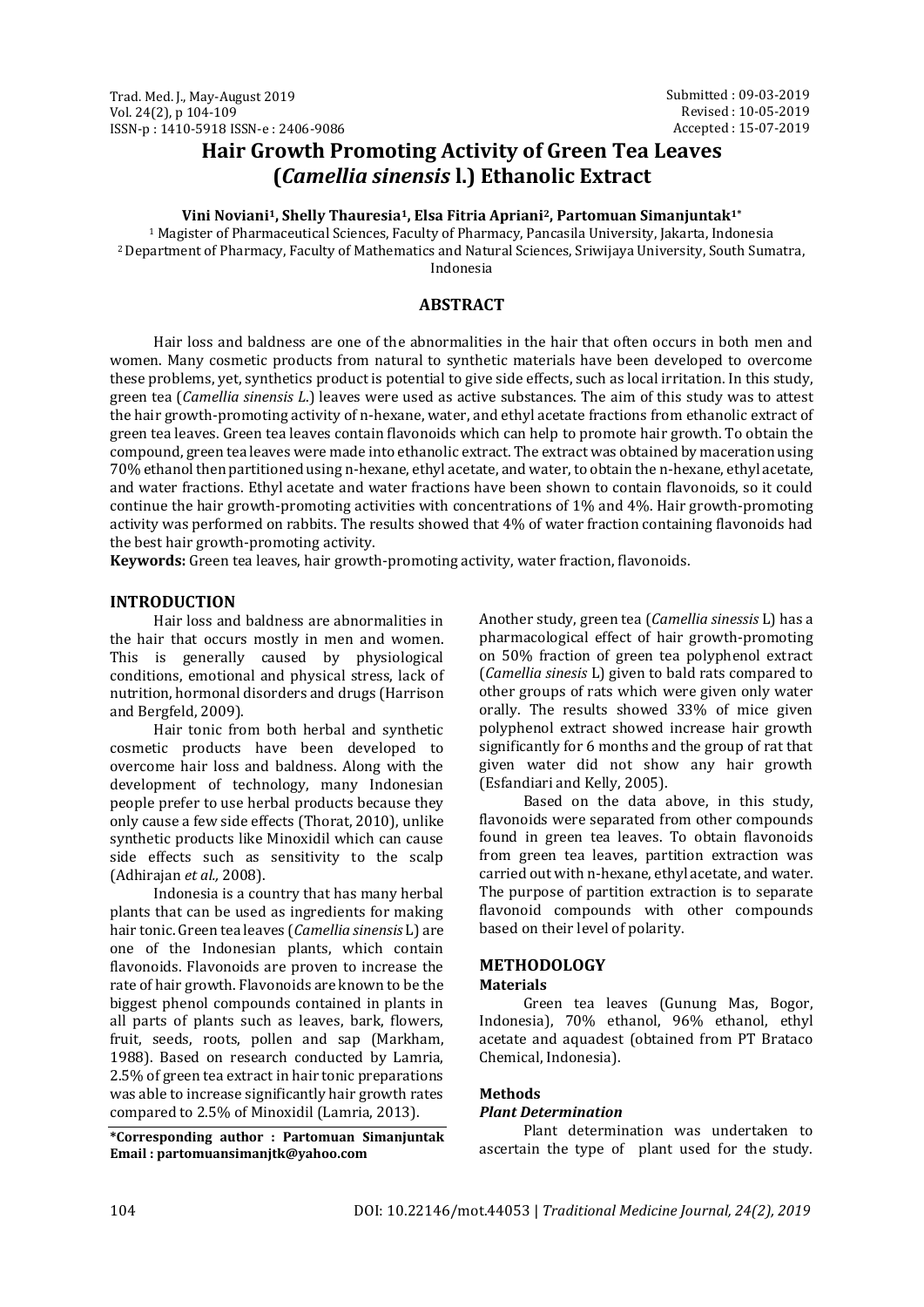

Figure 1. The dorsal aspect of rabbits where the position of treatment area

Green tea leaves are determined in Bogoriense herbarium, Biology Research Center LIPI, Cibinong, Bogor.

#### *Preparation of Simplisia*

Green tea leaves are collected and sorted. Then washed with running water until clean and drained it. Green tea leaves are dried by oven at temperature  $40^{\circ}$ C – 50 $^{\circ}$ C for seven days. After drying, the green tea leaves are smoothed with a grinder tool to obtain a powder of simplicia. The simplicia powder is kept in a brown bottle tightly closed, protected from sunlight and humid air.

#### *Preparation of Ethanolic Extract and Their Fractions.*

The simplicia powder from green tea leaves used is 2000 grams. One part of dry powder is added with 5 parts of 70% ethanol. The powder is soaked in 70% ethanol for one day and stirred every 6 hours. The obtained macerate is separated by filtration using flannel cloth. This process is repeated for five days using the residue of simplisia powder. All the macerates are collected. The macerate was concentrated with a vacuum evaporator at temperature of  $50^{\circ}$ C and heating it over a water bath until the solvent evaporated perfectly or viscous extract is obtained.

The viscous extract was partitioned using nhexane, ethyl acetate, and water. The n-hexane and ethyl acetate fraction was concentrated using a rotary evaporator. The water fraction is dried using the freeze-drying method.

#### *Raw Material Quality Test*

The quality test of the raw material consists of specific parameters test (organoleptic examination, soluble compounds in certain solvents), non specific parameters (loss on drying, determination of moisture content, determination of ash content, determination of acid-insoluble ash content), phytochemical test and total flavonoids in extract (Depkes RI, 1995; Depkes RI, 2000).

#### *Hair Growth Promoting Activity of Green Tea Leaves*

#### *Flavonoid Screening*

The flavonoid screening was conducted according to Indonesia Materia Medica (Depkes RI, 1995b) and Harborne (Harborne, 1998). This test includes the test of color reaction (Shinoda test and pew test) on n-hexane, ethyl acetate, and water fractions. Also, thin layer chromatography of ethyl acetate and water fractions. The TLC plate is sprayed using sitroborate to detect flavonoids. Fractions contain flavonoid were selected to hair growth-promoting activity test.

#### *Hair Growth Promoting Activity of The Selected Fraction*

This study is referring to method from Tanaka *et al.,* 1980. The dorsal of rabbits were divided into seven areas, with a size of 2 cm x 2 cm each, on where the test solution was applied. The hairs on each area were shaved using a razor. After shaving and before applying basting, rabbit's back for treatment area was smeared with 70% ethanol as an antiseptic. These areas are then marked as depicted in Figure 1 as follows: P1: 2.5% ethanolic extract; P2: 1% water fraction; P3: 4% water fraction; P4: 1% ethyl acetate fraction; P5: 4% ethyl acetate fraction; P6: Negative control (aquadest); P7: Normal control (not smeared).

The test solution for ethanolic extract was made by dissolving the ethanolic extract in 96% ethanol. The test solution for water fraction was made by dissolving the water fraction in aquadest to get a concentration of 1% and 4%, and the test solution for ethyl acetate fraction was made by dissolving the ethyl acetate fraction in ethyl acetate to get a concentration of 1% and 4%,

The test solution was administered topically on the rabbit shaved skin, twice a day (morning and evening) with a volume of 1 mL, for 28 days. On day 7, 14, and 21 and 28 from each treated area was taken randomly 6 hairs and the length of each hair was measured. Besides the length of each hair, hair growth rate and hair weight also were measured. The hair growth rate is obtained from the length of the hair.

# *Statistical Analysis*

and Mann-Whitney (ANOVA) were used to determine the statistical significance ( $p < 0.05$ ) of the differences between the values of various group.

#### **RESULT AND DISCUSSION**  *Raw Material Quality Test*

The color of green tea leaves powder obtained is green. The ethanolic extract produced was thick and brown. The ethanolic extract obtained was 272.49 g (yield of 13.62%).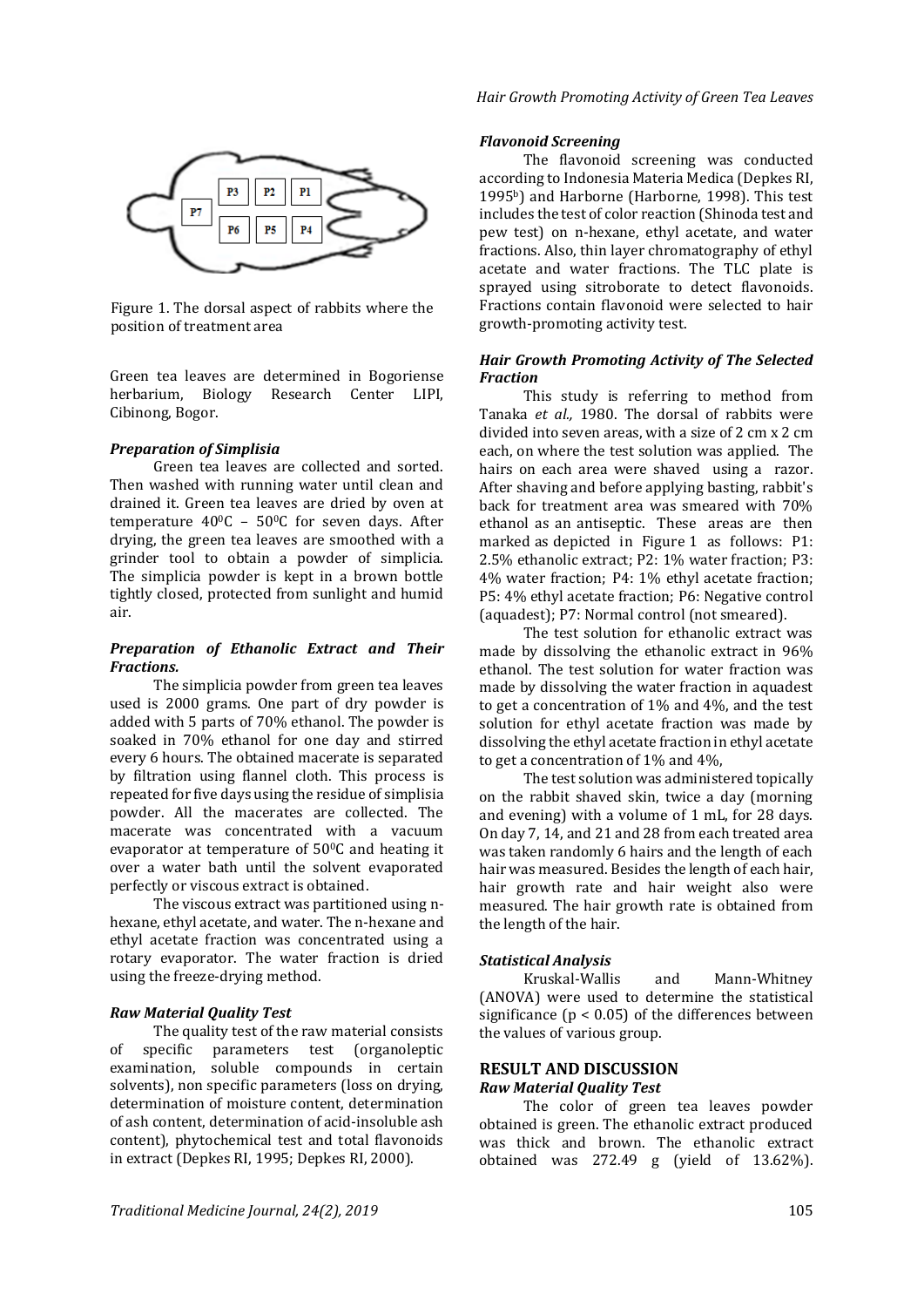Table I. Several characteristic of green tea ethanolic extract

| <b>Characteristics</b>     | <b>Results</b> |
|----------------------------|----------------|
| Total ash content          | 4.42%          |
| Acid insoluble ash content | Not detected   |
| Water soluble              | 29.02          |
| Alcohol soluble            | 21.40          |

Table II. The result of color reaction

| Compound  | <b>Fraction</b> |                      |       |  |
|-----------|-----------------|----------------------|-------|--|
|           | N-Hexane        | <b>Ethyl Acetate</b> | Water |  |
| Flavonoid |                 |                      |       |  |

The result of (-) indicates negative flavonoids and (+) indicates positive flavonoids.

While the results of partition extraction from the ethanolic extract obtained n-hexane fraction was 7.61 g (yield of 2.79%), ethyl acetate fraction was 83.77 g (yield of 30.74%) and water fraction was 21.16 g (yield of 7.76%). This indicates a more optimal partition process using ethyl acetate as the solvent. The characterization of the ethanolic extract (Table I).

#### *Flavonoid Screening*

The presence of flavonoids in the n-hexane, ethyl acetate, and water fractions was tested using a color reaction (Shinoda and pew test) and TLC plate. The result of color reaction (Table II).

From the results of the color reaction test showed that the water fraction and ethyl acetate fraction positively contained flavonoids whereas in the n-hexane fraction the results were negative, meaning that no flavonoids were found in the nhexane fraction. This is because in general flavonoids are polar, so it would be easy to dissolve in the fraction with a polar solvent or semi-polar solvents such as ethyl acetate and water, so in the non-polar solvent (n-hexane fractions) flavonoids did not extract perfectly.

This is because in general polyphenols and flavonoids are polar, so it would be easy to dissolve in the fraction with a polar solvent or semi-polar so that the fraction of n-hexane non-polar compounds of flavonoids did not extract perfectly.

This is because in general polyphenols and flavonoids are polar, so it would be easy to dissolve in the fraction with a polar solvent or semi-polar so that the fraction of n-hexane non-polar compounds of flavonoids did not extract perfectly.

This is because in general polyphenols and flavonoids are polar, so it would be easy to dissolve in the fraction with a polar solvent or semi-polar so that the fraction of n-hexane non-polar compounds of flavonoids did not extract perfectly.

This is because in general polyphenols and flavonoids are polar, so it would be easy to dissolve in the fraction with a polar solvent or semi-polar so that the fraction of n-hexane non-polar compounds of flavonoids did not extract perfectly.

This is because in general polyphenols and flavonoids are polar, so it would be easy to dissolve in the fraction with a polar solvent or semi-polar so that the fraction of n-hexane nonpolar compounds of flavonoids did not extract perfectly.

To ensure the presence of flavonoids in the water fraction and ethyl acetate fraction, another qualitative test was carried out using Thin Layer Chromatography (TLC). TLC runs using several mobile phases and detected in 254 nm (Figure 2).

From the results of Figure 2, it was shown that the water fraction and ethyl acetate fraction contained flavonoids. Thus, for certain identification of nicotine, the plate was sprayed with a specific color Dragendorff's reagent. This reagent usually forms an orange-red colored complex in the reaction with alkaloids. Consequently, the characteristic zone of nicotine appears as orange bands on a yellow background of derivatized chromatographic plate (Figure 1). The image of the TLC separation indicates that all analyzed samples contain nicotine. Hus, for certain identification of nicotine, the plate was sprayed with a specific color Dragendorff's reagent. This reagent usually forms an orange-red colored complex in the reaction with alkaloids. Consequently, the characteristic zone of nicotine appears as orange bands on a yellow background of derivatized chromatographic plate (Figure 1). The image of the TLC separation indicates that all analyzed samples contain nicotine.

Thus, for certain identification of flavonoid, the plate was sprayed with a specific color Citroborate's reagent. This reagent usually forms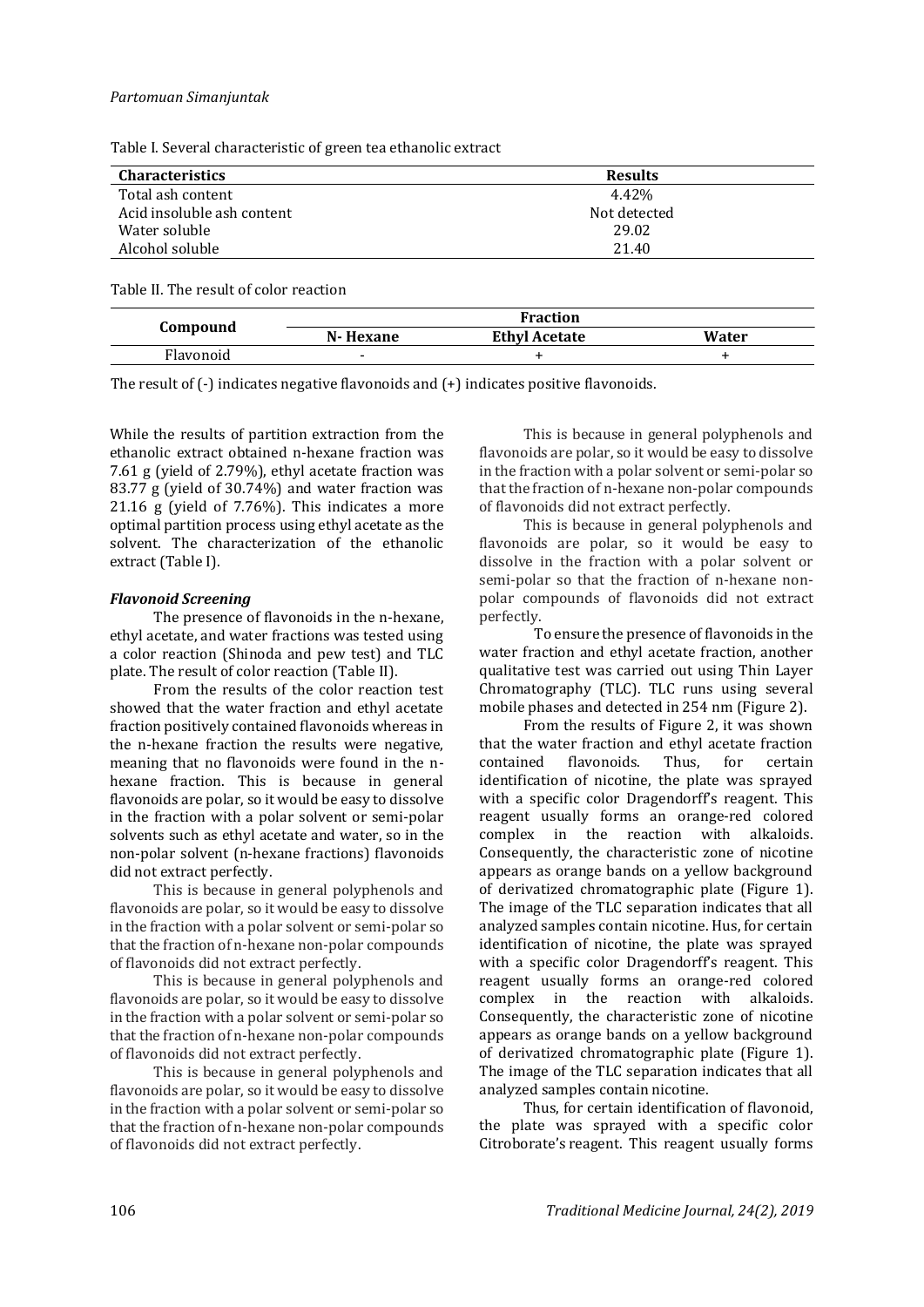

Figure 2. The TLC separation of flavonoid in UV light detection at 254 nm

A indicate water fraction and B indicate ethyl acetate fraction. The number of 1, 2, 3, 4, 5, 6 indicates several mobile phase. No 1 indicate n-hexane : ethyl acetate (1:1), No. 2 indicate dichloromethane : methanol (2:1), No.3 indicate dichloromethane : methanol (5:1), No. 4 indicate dichloromethane : methanol : water (5:5:1), No. 5 indicate dichloromethane : methanol : water (7:3:1) and No. 6 indicate dichloromethane : methanol : water (10:3:1),



Figure 3. The TLC separation of flavonoids detection in visible light after derivatization with Citroborate's reagent

a yellow colored complex in the reaction with flavonoids and the result of the derivatized chromatographic plate shown that the water and ethyl acetate fraction contained flavonoids (Figure 3).

To determine the total content of flavonoids in the water and ethyl acetate fraction, quantitative testing was carried out using spectrophotometry. Based on quantitative tests of total flavonoids in water and ethyl acetate fraction, it was found that in the water fraction the total flavonoid content was greater than the ethyl acetate fraction, respectively were 0.41% and 0.25%.

Furthermore, the water and ethyl acetate fraction was selected to hair growth-promoting activity test.

#### *Hair Growth Promoting Activity*

In the hair growth-promoting activity test, the average hair length and weight of rabbit hair were measured. The average hair length is shown in Table III and Figure 4.

From Figure 4, hair growth activity was seen at week 1. The length of the hair has increased every week in all treatments. The normal controls that do not receive treatment describe normal growth, the hair growth activity is slower than other treatments. The 4% water fraction at week 4 (day 28) has a significant hair length compared to other treatments.

Hair weight also measured in this study. On week 4, hair shaving was carried out on the test area then the hair was weighed. This hair weight parameter is used to see the effect of each treatment on rabbit hair thickness. The results of hair weight measurements can be seen in Table IV and Figure 5.

The hair weight of each rabbit in each treatment is not significantly different, only in the treatment with a 4% water fraction between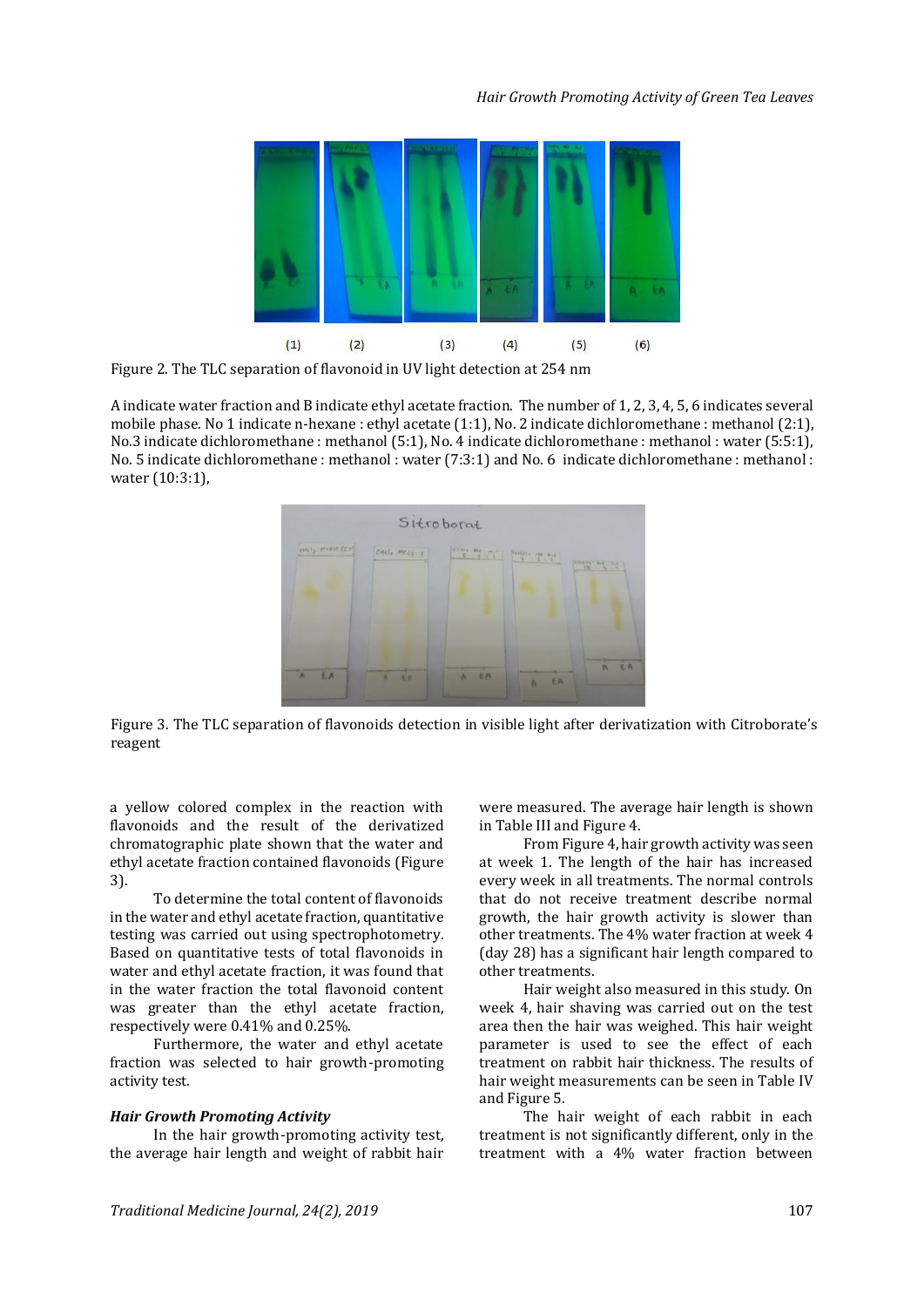

Figure 4. Graph of average of hair length per week

|  | Table III. The average of hair length result |  |  |  |
|--|----------------------------------------------|--|--|--|
|--|----------------------------------------------|--|--|--|

|                           | The average of hair length (mm) |        |        |         |
|---------------------------|---------------------------------|--------|--------|---------|
| <b>Treatment</b>          | Week                            |        |        |         |
|                           |                                 | 2      | 3      | 4       |
| Normal control            | 0.3250                          | 0.5820 | 1.0092 | 2.3242  |
| Negative control          | 0.4946                          | 0.8075 | 1.2538 | 2.6825  |
| 2.5% ethanolic extract    | 0.9929                          | 1.4258 | 2.8250 | 5.0667  |
| 1% water fraction         | 1.1004                          | 1.3133 | 3.6892 | 5.7763  |
| 4% water fraction         | 1.1617                          | 1,5813 | 5.2979 | 10.6233 |
| 1% ethyl acetate fraction | 0.7075                          | 0.7871 | 2.6371 | 3.9938  |
| 4% ethyl acetate fraction | 0.8225                          | 0.9242 | 3.6558 | 5.7217  |



Figure 5. Graph of hair weight result

rabbits No. 4 with the other rabbits showed different weight.

The data of hair length and hair weight were analyzed statistically using ANOVA, Mann-Whitney and Kruskal-Wallis test. The ANOVA test has shown that the data of hair length was distributed normally and homogeneous yet the data of hair weight was distributed not normally and not homogenous. Statistical analysis of hair length and hair weight using Mann-Whitney and KruskalWallis have shown that the increase of hair length and hair weight in treated groups is significantly different when compared to control and negative treated groups (P<0.05) because in the normal group no treatment was given and in the negative group was only smeared with aquadest. In the group smeared with ethanolic extract showed a significant difference with the group smeared with water and ethyl acetate fraction, because the water and ethyl acetate fraction containing only